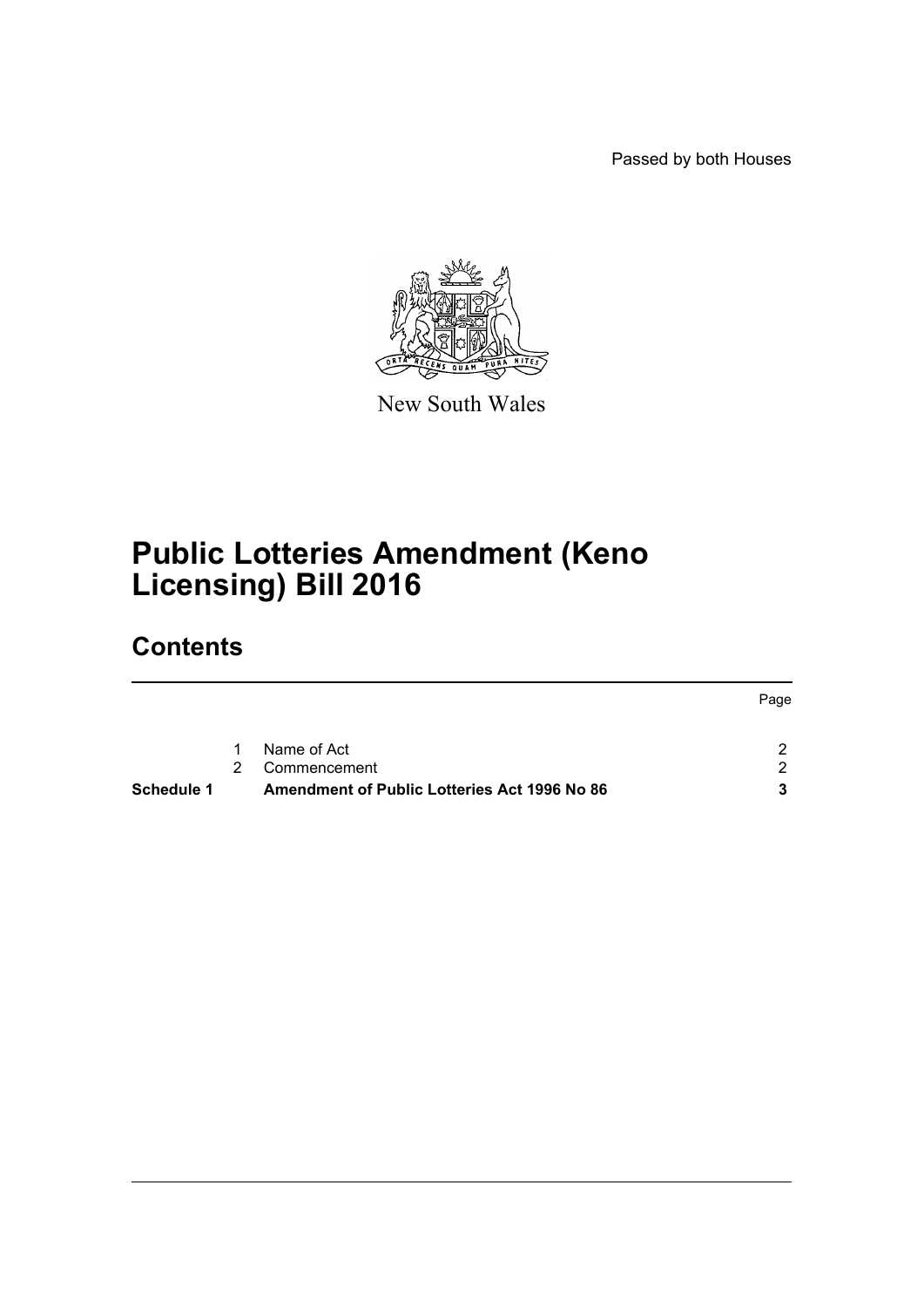*I certify that this public bill, which originated in the Legislative Assembly, has finally passed the Legislative Council and the Legislative Assembly of New South Wales.*

> *Clerk of the Legislative Assembly. Legislative Assembly, Sydney,* , 2016



New South Wales

# **Public Lotteries Amendment (Keno Licensing) Bill 2016**

Act No , 2016

An Act to amend the *Public Lotteries Act 1996* to make further provision for the licensing of games of keno.

*I have examined this bill and find it to correspond in all respects with the bill as finally passed by both Houses.*

*Assistant Speaker of the Legislative Assembly.*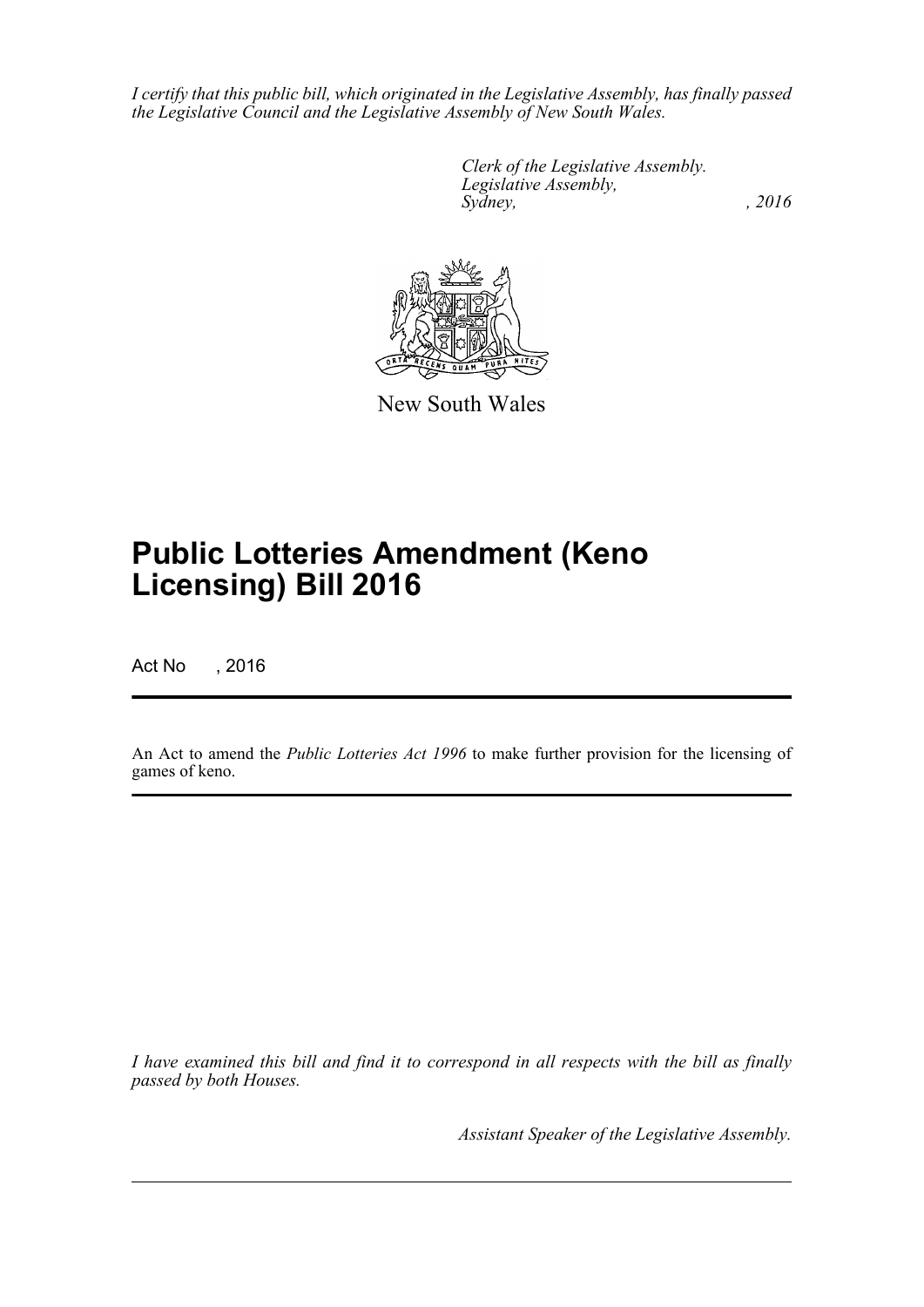Public Lotteries Amendment (Keno Licensing) Bill 2016 [NSW]

### <span id="page-2-0"></span>**The Legislature of New South Wales enacts:**

#### **1 Name of Act**

This Act is the *Public Lotteries Amendment (Keno Licensing) Act 2016*.

#### <span id="page-2-1"></span>**2 Commencement**

This Act commences on the date of assent to this Act.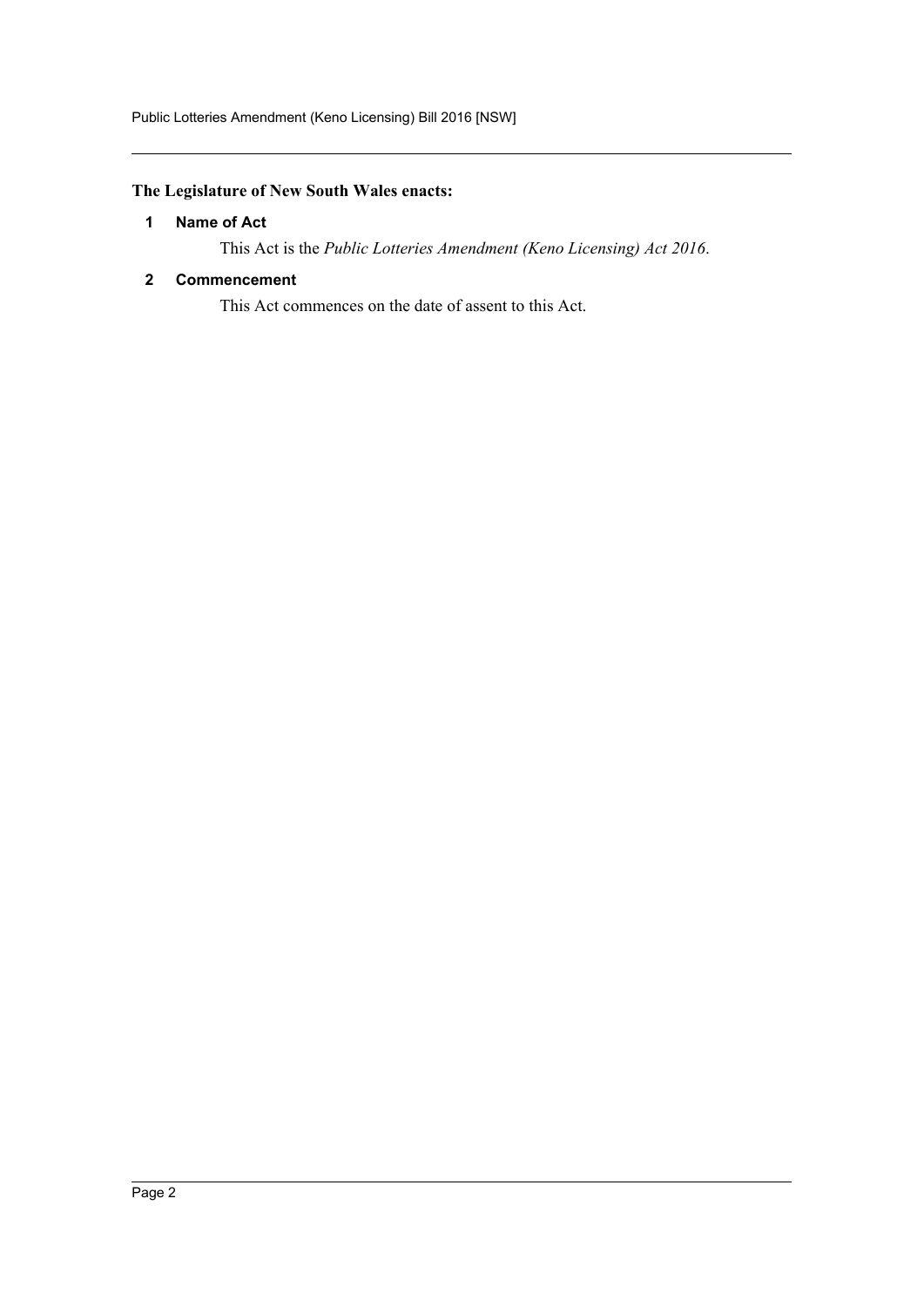### <span id="page-3-0"></span>**Schedule 1 Amendment of Public Lotteries Act 1996 No 86**

#### **[1] Section 4 Definitions**

Insert in alphabetical order in section 4 (1):

*keno* has the meaning set out in section 5B.

#### **[2] Section 5B**

Insert after section 5A:

#### **5B Meaning of "keno"**

- (1) For the purposes of this Act, *keno* means a game of chance that has the following essential features:
	- (a) the selection of 20 winning numbers from the set of numbers 1 to 80,
	- (b) each individual draw is conducted and completed within a 24 hour period,
	- (c) subscriptions are sold only to persons who at the time of sale are on the licensed premises of a club, hotel or casino (regardless of the manner or means of sale).
- (2) The sale of a multi-game entry does not commence the individual draws to which the multi-game entry relates (so the requirement that each individual draw is conducted and completed within a 24 hour period does not require the draws to which a multi-game entry relates to be conducted and completed within 24 hours after the sale of the multi-game entry).

#### (3) In this section:

#### *licensed premises of a club, hotel or casino* means:

- (a) licensed premises to which a club licence under the *Liquor Act 2007* relates, or
- (b) licensed premises to which a hotel licence under the *Liquor Act 2007* relates, or
- (c) premises that form part of a casino within the meaning of the *Casino Control Act 1992*.

*multi-game entry* means an entry in a number of consecutive games of keno, starting with the game that is open when the entry is sold.

#### **[3] Part 3, Division 4**

Insert after Division 3:

### **Division 4 Special provision for keno licensing**

#### **21L Definitions**

In this Division:

*existing keno licence* means the licence in force under this Act in respect of games of keno immediately before the commencement of this Division.

*new keno licence* means a licence granted by the Minister as provided by section 21N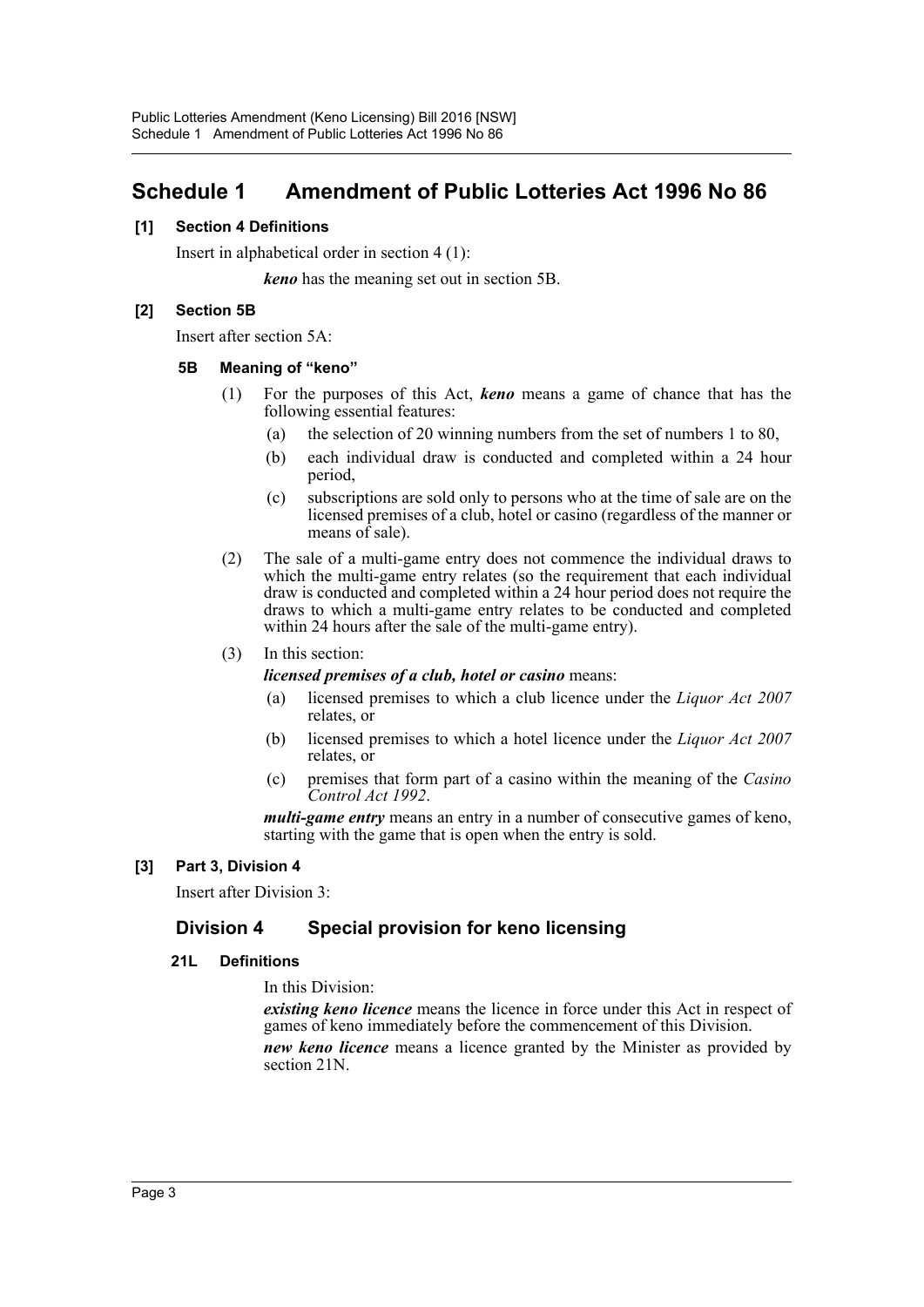#### **21M Authority for Minister to enter into keno licensing arrangements**

- (1) The Minister is authorised, on behalf of the Crown in right of the State:
	- (a) to accept the offer made in the tabled copy of the deed poll to enter into the deed set out in the annexure to that deed poll, which is titled and referred to in this Division as *the Implementation Deed*, and
	- (b) to enter into the Implementation Deed.
- (2) The *tabled copy of the deed poll* is the copy of the deed poll executed on 22 December 2015 as tabled, by or on behalf of the Minister introducing the Bill for the *Public Lotteries Amendment (Keno Licensing) Act 2016*, in the Legislative Assembly on the day that the Bill was introduced.
- (3) The reference in this section to the offer made in the tabled copy of the deed poll includes that offer as extended by any supplementary deed poll to the extent that the supplementary deed poll extends the time by which any condition precedent referred to in the tabled copy of the deed may be satisfied.
- (4) For the avoidance of doubt, it is declared that the Minister and the Treasurer are (and are taken always to have been) authorised on behalf of the Crown in right of the State:
	- (a) to conduct negotiations with the other parties to the Implementation Deed in connection with that deed and the grant of the new keno licences (including in relation to the consideration payable to the Crown for any such grant), and
	- (b) to exercise any function under this Act for or in connection with the entry into and performance of obligations arising under the Implementation Deed.
- (5) The tabling of the tabled copy of the deed poll as provided by this section does not abrogate, limit or otherwise affect any right or liability of any person arising under or in relation to the deed poll or the Implementation Deed after it comes into force.

#### **21N Grant of new keno licences**

- (1) The Minister is to grant an operator licence and product licence (each a *new keno licence*) as required to satisfy the conditions precedent of the Implementation Deed.
- (2) A new keno licence is deemed to have been granted under section 10 but the grant of a new keno licence does not require the approval of the Treasurer and sections 11 and 12 do not apply to the grant of the licence.
- (3) Section 16 (Consideration payment for licence) applies to the grant of a new keno licence.
- (4) A new keno licence is to be granted as required by this section even though the existing keno licence is in force when the new keno licence is granted.

#### **21O Revocation of existing keno licence**

- (1) The existing keno licence is revoked immediately before the commencement time under the new keno licences. The commencement time under the new keno licences is the time from which the licensee under the new keno licences is authorised to conduct games of keno under those licences.
- (2) Any agreement (an *existing keno agency agreement*) that provides for a person to act as the agent of the licensee under the existing keno licence in connection with the conduct of a public lottery and that is in force immediately